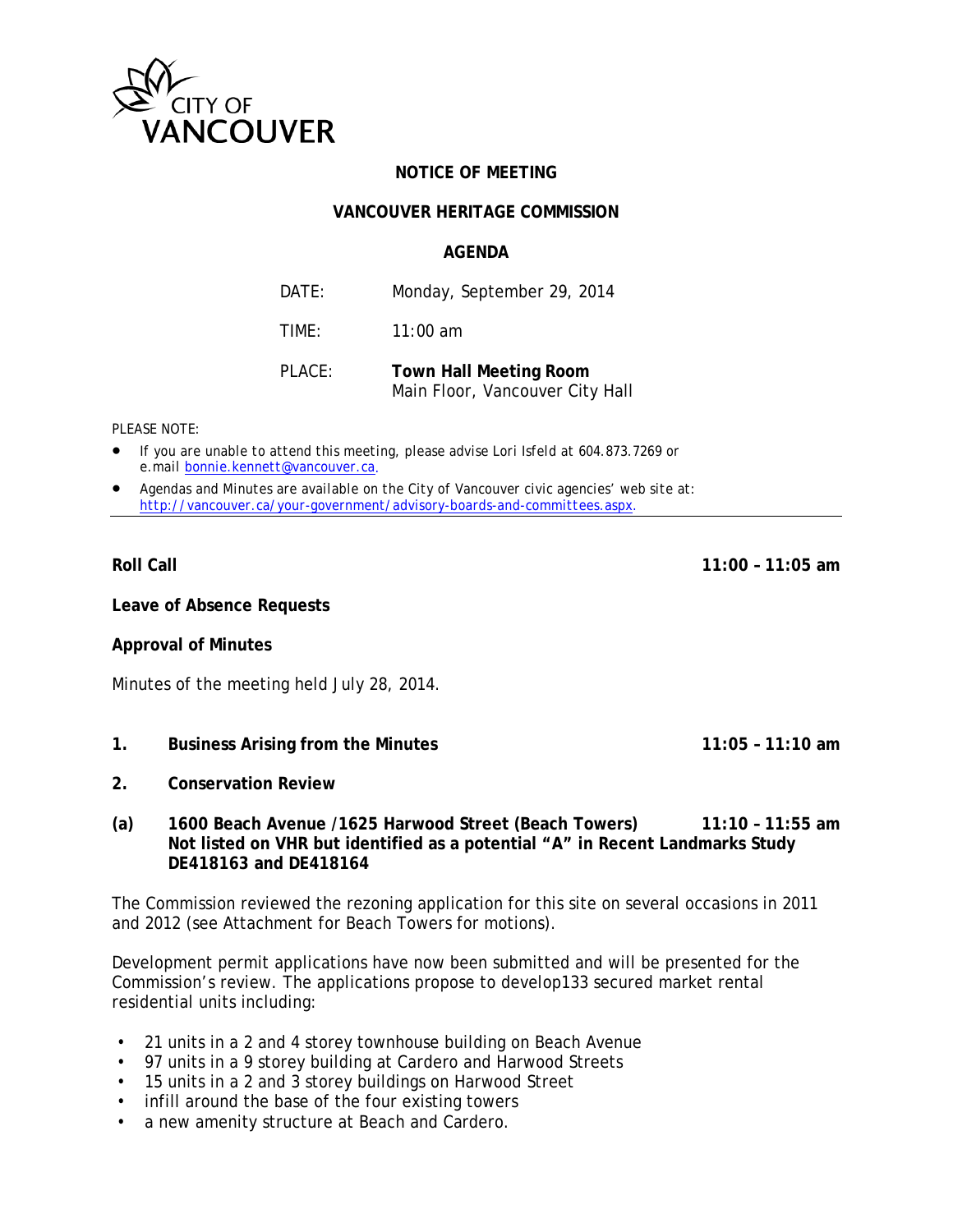Issues:

- are the proposed new buildings visually compatible with, subordinate to and distinguishable from the heritage resources?
- does the proposed infill at the base of the existing towers respond to the Heritage Commission's motion of February 2012?

Attachments:

- previous Commission motions
- drawing package including Statement of Significance

Applicants:

- Martin Bruckner, Architect, IBI/HB Architects
- Zev Shafran, Owner
- Robert Lemon, Heritage Consultant
- Cameron Owen., Landscape Architect

Staff:

- Marco D'Agostini, Senior Heritage Planner
- (b) **826 East Georgia Street Thomas & Jessie Crawford House 11:55 12:25 pm VHR 'C' (proposed); Streetscape "A" DE417865**

The Thomas and Jessie Crawford House was built in 1892 as one of the earliest houses in the east end of Strathcona, which at that time was along the eastern fringe of the city. It is associated with Thomas Crawford, builder and first resident, who arrived in Vancouver prior to 1886 and was among the first to serve with the Vancouver Police when it was established that year. The house is also of value for its simple gabled vernacular style, typical of early houses in Strathcona. Based on this, it is proposed to be added to the Vancouver Heritage Register as a C-listing. The site is also noted in the Strathcona-Kiwassa RT-3 Guidelines as part of a Streetscape "A", indicating an important streetscape where buildings are intact and should be retained.

The application proposes to rehabilitate the heritage building, placing it on a new foundation, raising it by one foot to improve livability in the lower level, adding modest dormers to the upper floor, and constructing a new garage at the rear. The overall floor area is not proposed to change, although a reconfiguration of some living area is proposed. Strata titling is not proposed, which will make the conservation of the house more straightforward. The main zoning items are noted below, all of which are existing non-conforming conditions:

| Zoning Summary - Zone: RT-3 | Site Area: 3,050 sq.ft.                       |                                               |  |
|-----------------------------|-----------------------------------------------|-----------------------------------------------|--|
| <b>Item</b>                 | <b>Required or Permitted</b>                  | Proposed                                      |  |
| Side Yard                   | 0.76 metres (2.5 feet)                        | West Side 0.58 metres                         |  |
|                             |                                               | $(1.9 \text{ feet})$ *                        |  |
|                             |                                               | East Side 0.49 metres                         |  |
|                             |                                               | $(1.6 \text{ feet})$ *                        |  |
| Rear Yard                   | 20 metres (65.6 feet)                         | 18.9 metres (62.2 feet) *                     |  |
| Floor Space Ratio (FSR)     | 0.75 FSR                                      | 0.825 FSR *                                   |  |
|                             | $(212.8 \text{ m}^2 / 2, 291 \text{ sq.ft.})$ | $(233.7 \text{ m}^2 / 2, 516 \text{ sq.ft.})$ |  |
| Site Coverage               | 45% (1372 sq.ft.)                             | 52% (1580 sq.ft.) *                           |  |

\* Existing non-conforming – no change between existing and proposed, although for FSR, some floor area will be re-allocated between lower and upper levels.